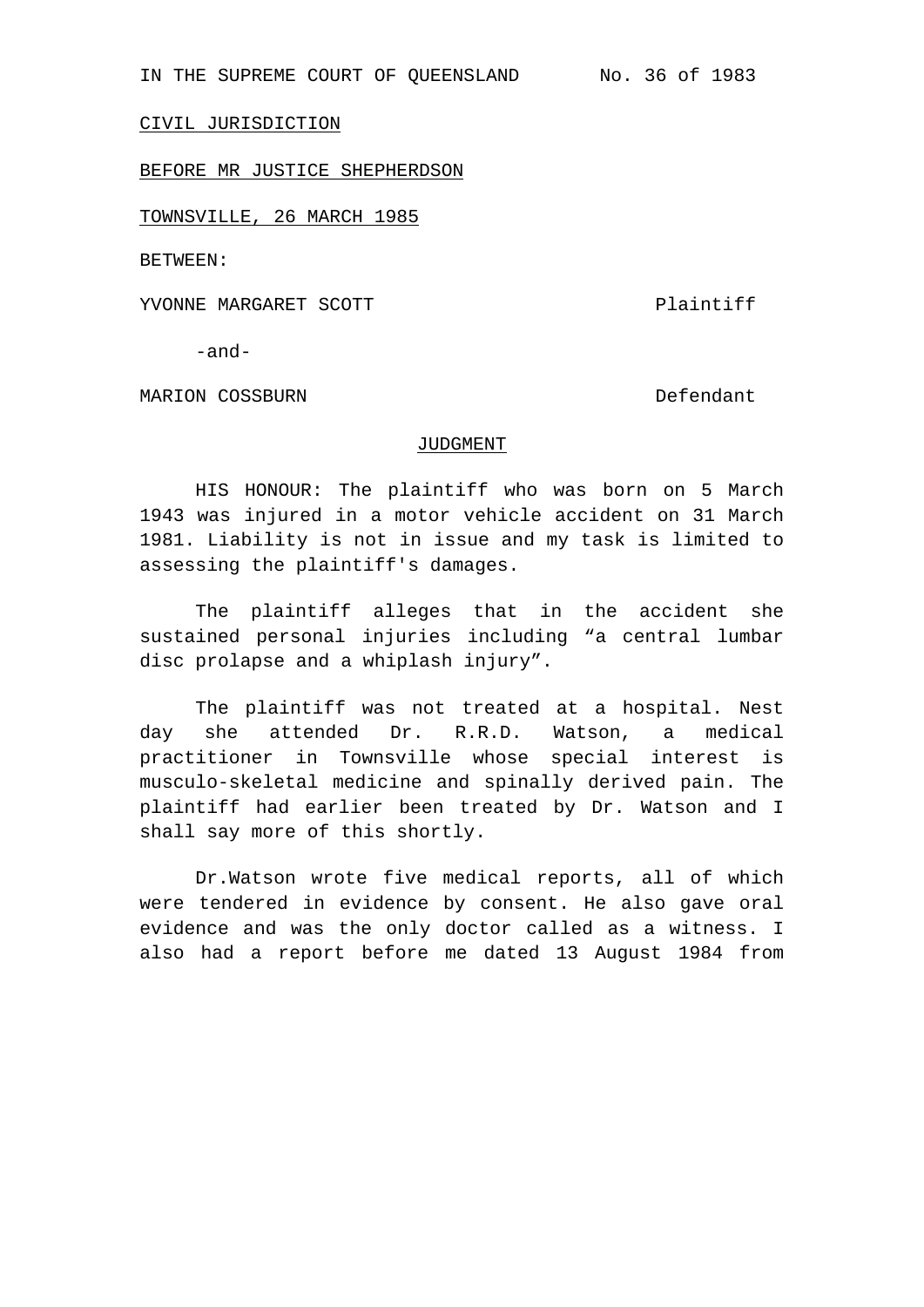Dr.Gavin Douglas, an orthopaedic surgeon, given after examining the plaintiff on 3 August 1984 and two reports dated 27 October 1984 and 20 November 1984 from Dr. Wilfred Richards, a psychiatrist.

Part of the plaintiff' evidence was an eight page typewritten document called a quantum statement (Exhibit 17) signed by her on 25 March 1985, the date of the trial.

The plaintiff was the driver of a stationary vehicle struck by another vehicle. She said that after alighting from her vehicle at the accident scene she felt a tingling sensation straight down her legs. As I have already mentioned the plaintiff consulted Dr.Watson the next day. After conservative management, including wearing a collar and a trial of Commonwealth Rehabilitation, pain in the back persisted. Dr. Watson referred the plaintiff to Brisbane for a C.A.T. scan which was done in October 1982. This scan showed a large L5/S1 central disc protrusion.

Dr. Watson referred her to a Dr.Rossato, a Townsville neurosurgeon. Dr. Rossato arranged myelograms. Apparently a lumbar myelogram was performed in January 1983 and a cervical myelogram was performed in February 1983. I say "apparently" because no medical evidence to prove these dates was led. I had only the plaintiff's evidence on these matters.

In June 1983 Dr. Rossato operated on the plaintiff and surgically fused C5-6. In October 1983 a cervical functional X-ray showed sound fusion had occurred. This did not relieve all the plaintiff's back pain although I am satisfied it did give her some relief of neck pain for about six months. Dr. Rossato did not give any evidence, nor did he furnish a report. What he found at surgery in June 1983 one does not know although Dr. Watson swore that the plaintiff had suffered a disc protrusion.

Low back pain persisted and in June 1984 Dr. Rossato performed a lumbar laminectomy at L5/S1, the site of a proven disc protrusion. The plaintiff obtained some pain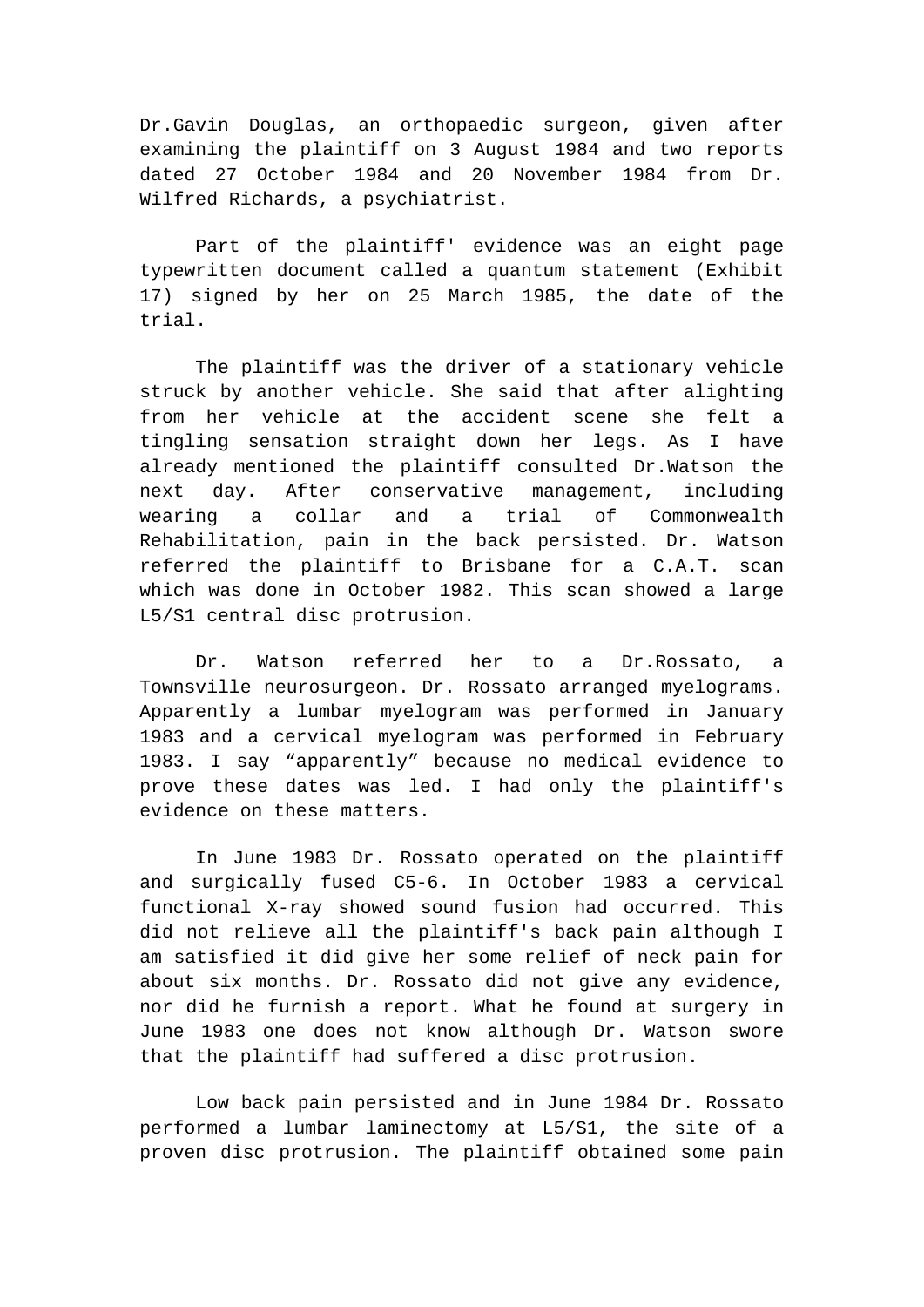relief. Some wasting of musculature on one hip also ceased and her leg became stronger.

In addition to the above surgery the plaintiff also underwent on two occasions a manipulation of her cervical spina, Dr. Watson did each manipulation while she was under a general anaesthetic.

The plaintiff claimed she has continued to suffer pain in her cervical spine and in her lumbar spine. She says she has some restrictions of her head movements and that these restrictions are due to pain. The plaintiff claims she is rarely without pain. She ingests analgesics and other drugs including Omnopon and Pethidine.

I am satisfied on the evidence that the lumbo-sacral injury was caused in the 1981 motor vehicle accident.

The defence has submitted that the plaintiff has not discharged her burden of proving that the cervical spine injury was caused in the same accident. It bases its submissions on a number of matters, the chief of which are Dr. Watson's treatment of the plaintiff before the accident and the plaintiff's credibility.

I find that the plaintiff and her family came to live in Townsville in 1977 and that on 11 October 1978 she first consulted Dr.Watson having been referred to him by Dr. Peter Doyle, a Townsville general practitioner. I find that the plaintiff had consulted Dr.Doyle because she had been troubled by fairly severe and persistent pain in the neck and had not responded to any form of therapy Dr.Doyle could give and therefore Dr.Doyle sought Dr.Watson's opinion.

I find too that when the plaintiff first saw Dr.Watson she told him that she had intermittent neck pain associated with headaches, that she had sustained a, whiplash injury some five and a half years earlier in a motor vehicle accident and that the symptoms were regularly precipitated by vacuuming and had become more severe over the previous year following an attack of flu.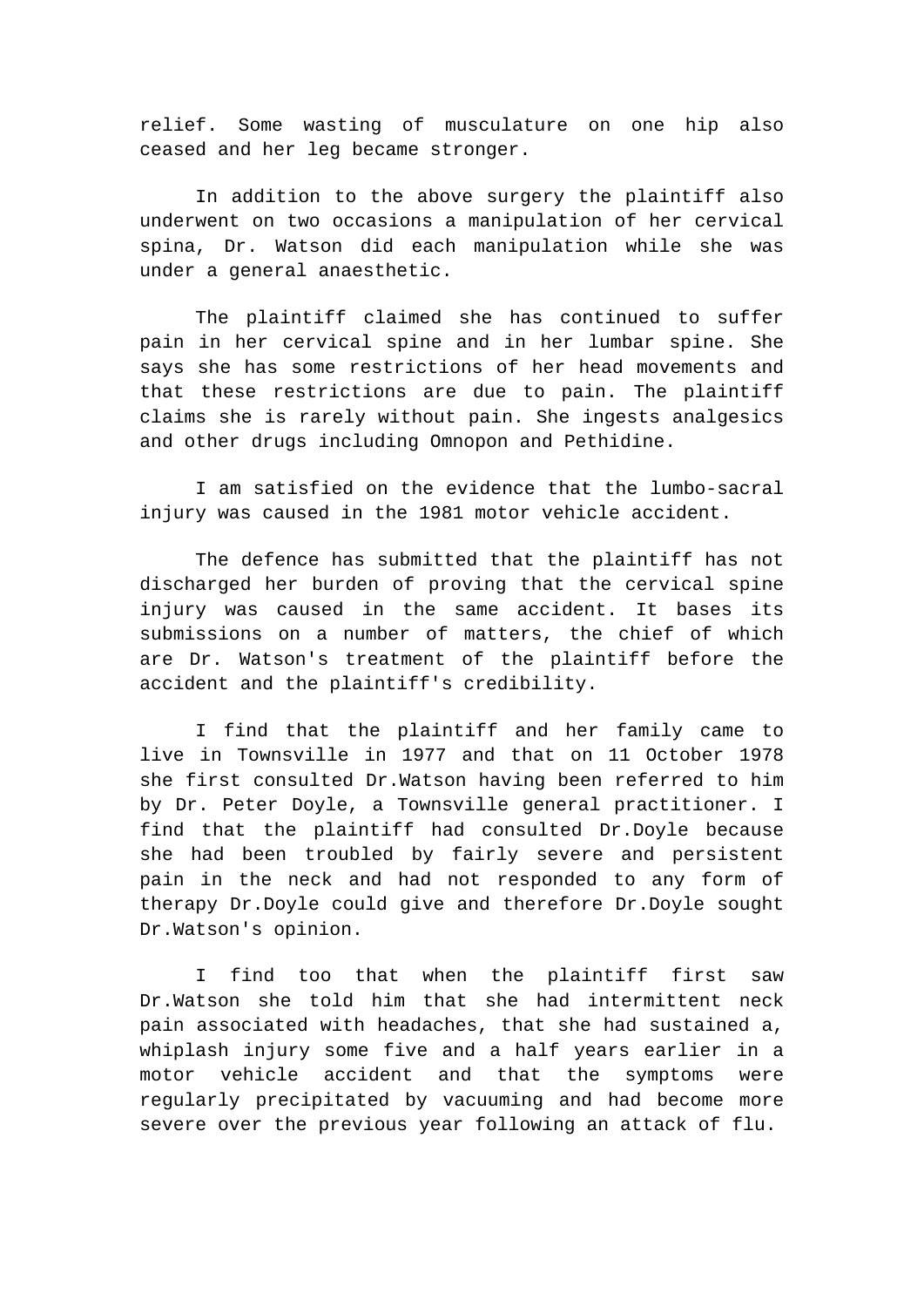At this stage I should say that during crossexamination when first asked what caused her to have neck problems after she came to Townsville, the plaintiff gave a number of reasons none of which referred to the motor vehicle accident which, it transpired, occurred in Victoria. These reasons included lifting articles while at work and while helping her husband work at building their home. The plaintiff specifically said that she just told Dr. Watson when she first saw him that she had a stiff shoulder and neck.

After Dr.Watson had given his evidence the plaintiff was recalled for cross-examination and conceded that in about 1973 she had suffered a whiplash injury to her neck in a motor vehicle accident. She claimed that then she had seen an orthopaedic specialist in Melbourne once or twice and that the neck problem had cleared up. She admitted too that in Melbourne she had had physiotherapy for her neck but did not think it would have lasted for months. According to Dr.Watson the plaintiff told him this physiotherapy took place over "quite a prolonged period, some months."

I found the plaintiff less than frank on this aspect of what caused her to have neck problems after she came to live in Townsville in 1977. I do not believe that when first cross-examined, her failure to recall the 1973 accident and the whiplash injury was due to poor memory. The plaintiff impressed me as a mentally alert person and her lack of candour in the matter I have discussed and its effect on her credibility have caused me to doubt her evidence as to the level and frequency of pain which she describes herself as suffering. I accept Dr. Watson's view that pain is subjective and in consequence my assessment of the plaintiff's credibility plays quite an important part in the assessment of damages in this case.

When the plaintiff first consulted Dr Watson he manipulated her neck and she obtained instant relief. Thereafter the plaintiff was, I find, asymptomatic in her neck until 5/2/79 when she again attended Dr Watson with a complaint of five days of headache but no specific neck pain. Dr Watson manipulated her neck on that visit.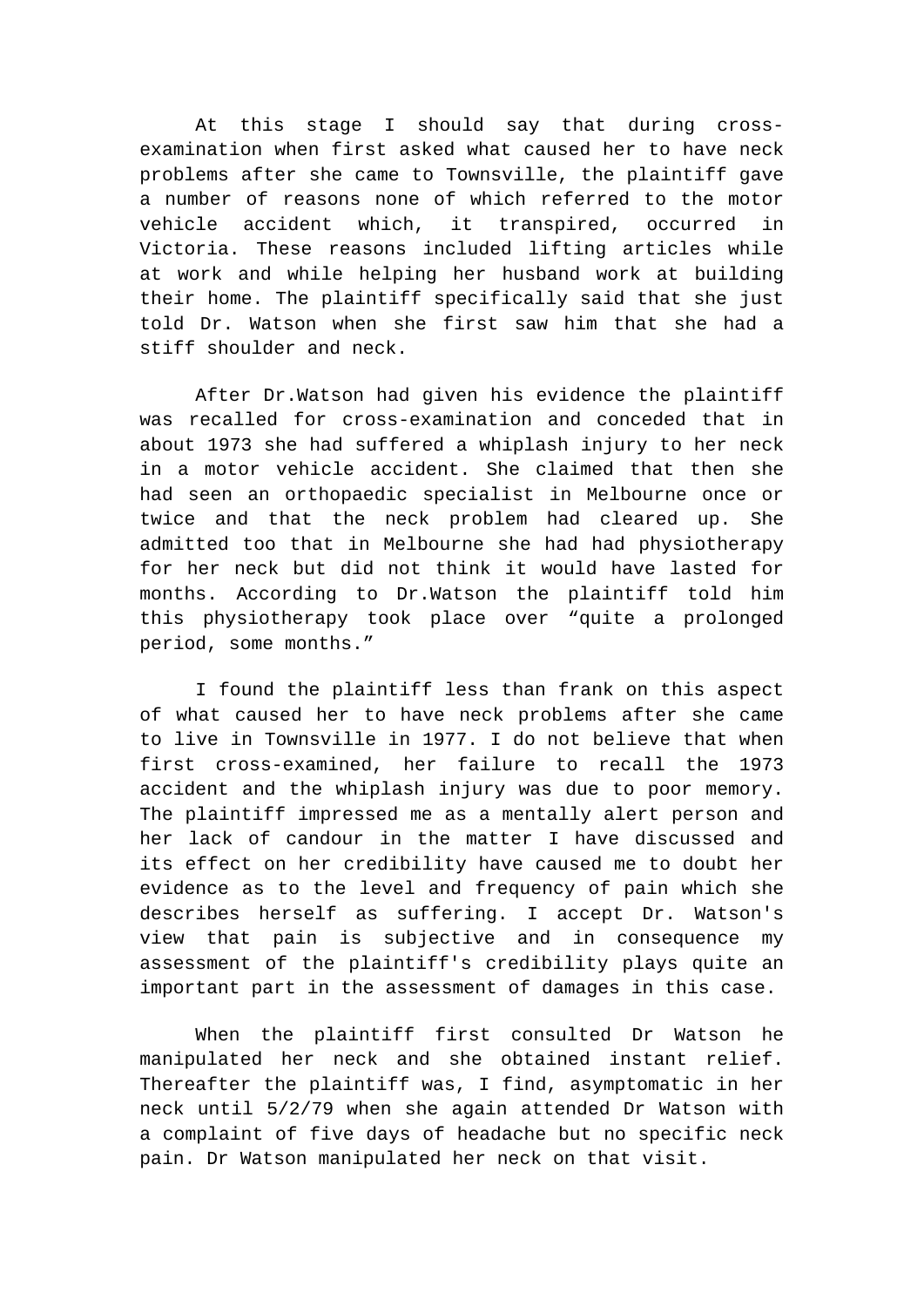On 24 May 1979 and 8 August 1979 the plaintiff again saw Dr. Watson for manipulation of her neck. On each of these two visits the plaintiff's complaints included neck pain and headache.

On 29 August 1979 Dr Watson reviewed the plaintiff who said that within two days of the previous manipulation she had complete relief of her symptoms.

The plaintiff next attended Dr Watson on 21 January 1981 and complained of approximately one month of increasing neck trouble following a fall on to her outstretched right arm, Dr Watson again manipulated her neck and did not, as I so find, see the plaintiff again until she went to see him on the day following the motor vehicle accident, the subject of this action.

I thought it significant that the plaintiff believed that in that accident the tingling sensation straight down her legs which she said she felt straight after the event was related to her back. Otherwise, why see Dr Watson, the doctor who specialised in spinally related pain and who just over two years earlier she had told of the 1973 motor vehicle accident and the whiplash then suffered?

am satisfied after hearing Dr Watson that immediately before the 1981 accident the plaintiff had some degree of permanent damage to her cervical spine and was more predisposed suffer increased neck pains as the result of any trauma, affecting her bale than would have been the case of a person who had not before suffered neck pain.

There was no evidence of X-rays to disclose the state of the plaintiff's cervical spine prior to the 1981 accident and so I. have concluded that in that accident the plaintiff did suffer an injury to her cervical spine. Although, as I have said, she then had some degree of permanent damage to her cervical spine, the defendant who bears the disentangling onus has not satisfied me on the evidence with any reasonable measure of precision what "the future effects both as to their nature and their future development and progress were likely to be"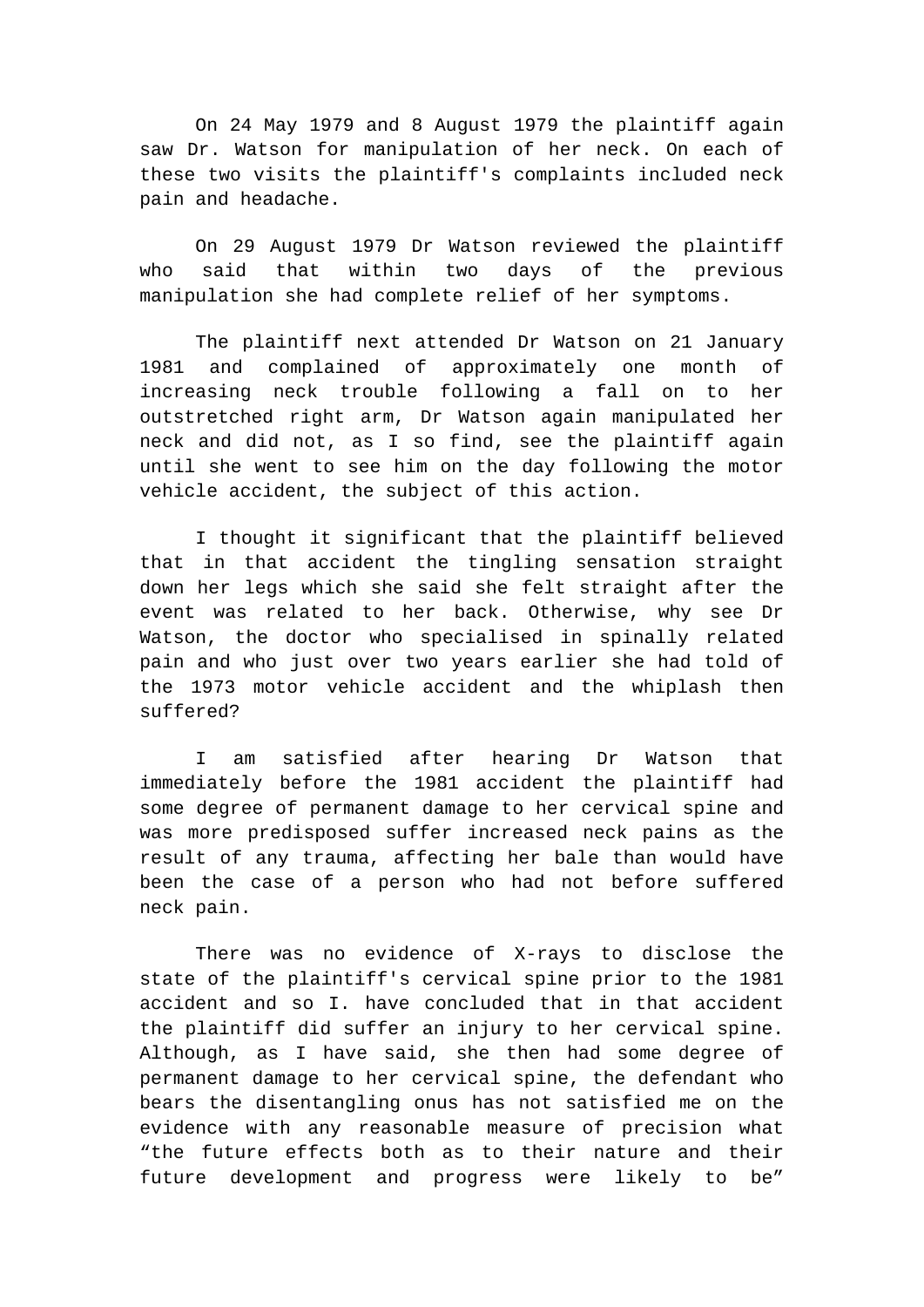(Purkess v. Crittenden (1965) 114 C.L.R. 164 at page 168).

The most that can be said is that the plaintiff was at greater risk to neck trauma than other community members having no prior history of neck pain and further that given her prior history of neck pain and visits to Dr.Watson she would probably have suffered intermittent neck pain throughout the balance of her life. Thus, as it seems to me, some small part of the pain suffered in the cervical spine is due to causes other than the 1981 accident and this aspect I take into account in my assessment for pain, suffering and loss of amenities of life both past and future and other components of damage.

I should add that Dr.Watson in his latest report (22/3/85, Exhibit 5) has spoken of the possibility of further surgery to the plaintiff's cervical spine because of suggested pathology at C6/7 level. The evidence does not disclose a probability - only what Dr.Watsdon calls "a distinct possibility". I felt Dr. Watson was guarded in his opinion as to this pathology partly because of lack of information from Dr. Rossat who had performed the surgical fusion of C5-6 and who Dr. Watson thought could reasonably have fused C6-7 at the same time had that been needed.

In addition to complaints of back pain the plaintiff has suffered headaches and these appear to start in her neck area.

The plaintiff has numerous complaints of inability to do certain housework, e.g. sewing and other tasks involving bending and restrictions in various areas, e.g. hanging out washing. Other matters are mentioned in her quantum statement and I do not repeat them all here.

While I am satisfied that generally speaking these complaints have substance, I am satisfied too from Dr. Richard's report that the plaintiff does suffer psychogenic accentuation of organically determined pain and incapacity. I am also of the view that Dr. Richards is correct when he says that following this litigation, there should be some improvement in the plaintiff's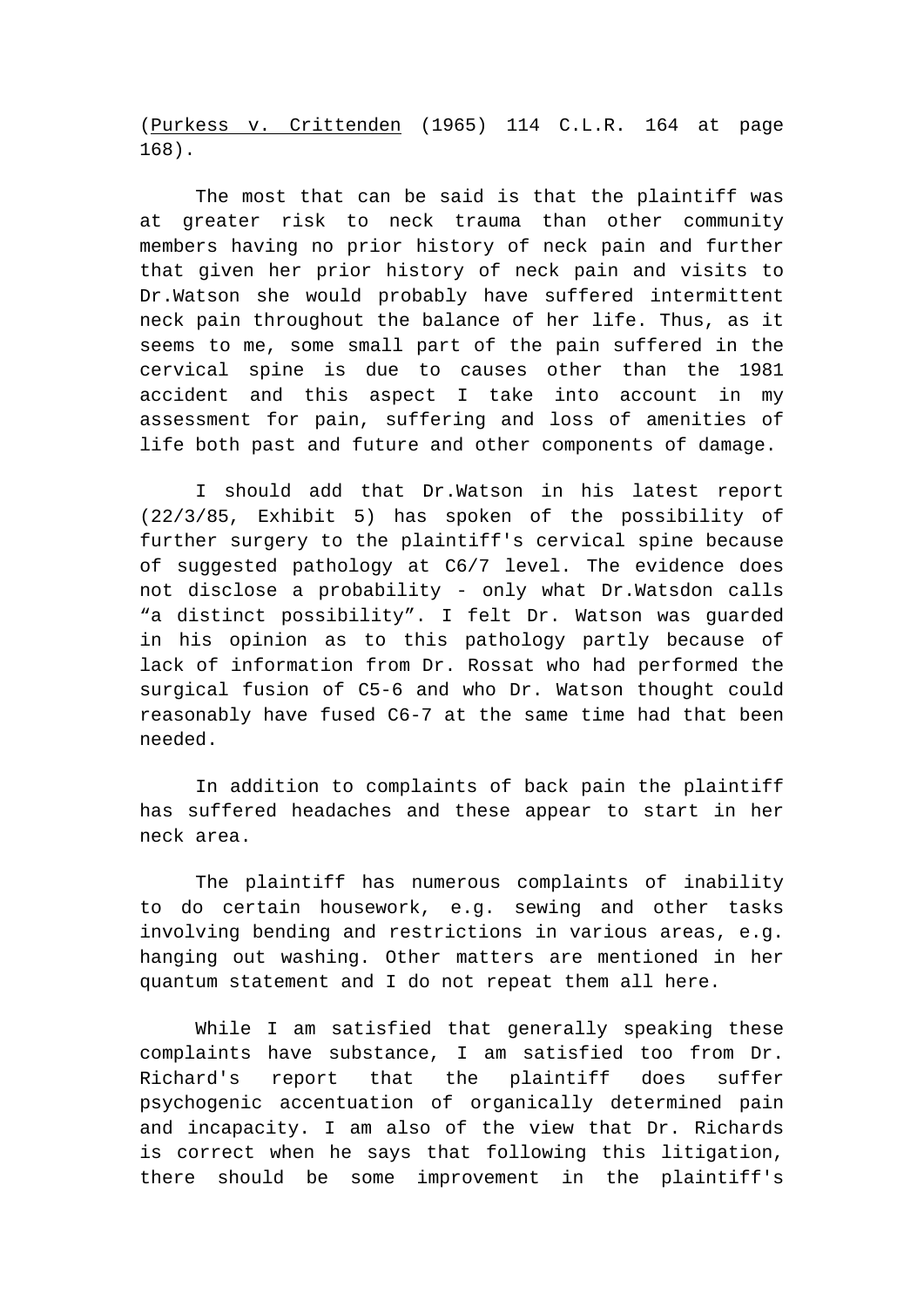general anxieties and somatic complaints and disabilities. So I find that the plaintiff's future will not be as bleak as she presently believes it will be.

The plaintiff has sworn to the need to engage the services of a cleaning lady and an ironing lady since the accident. The cleaning lady has regularly come once a week for four hours and the ironing lady once a week on the same day for two hours. The plaintiff's evidence is that the estimated cost during the first 12 months was \$1,440. Thereafter the hourly rate increased. The weekly cost is now \$34. The plaintiff's estimate of cost since then is \$4,896 and thus the total estimate of these costs is \$6,336. The plaintiff claims she will need to continue to employ this domestic help for the rest of her life. Although no evidence was led as to her life expectancy, the plaintiff's counsel has referred me to certain statistical tables from which he says she has a life expectancy of 35 years.

The plaintiff's husband is a 50 year old boiler attendant working at the Townsville General Hospital. He does shift work. Living at home with the plaintiff and her husband are their 20 year old daughter, who attends James Cook University, and a 16 year old son and 13 year old son both still at school. The children give some household assistance, and I am not persuaded that that assistance should sound in damages. It is the sort one would expect to find in any family, let alone one with an injured mother.

I consider that with Dr. Richards expected improvement in the plaintiff's condition, the provision of six hours per week household assistance will prove excessive. Furthermore, as the years go by and the children leave home, the size of the household will diminish. It is, in my view, unlikely that the plaintiff will continue to need six hours per week for the rest of her life.

One end of the range of the present value of the future cost of household help is based on a present outlay of \$34 a week for 35 years. Using the five per cent tables, that present value is \$29,784. What the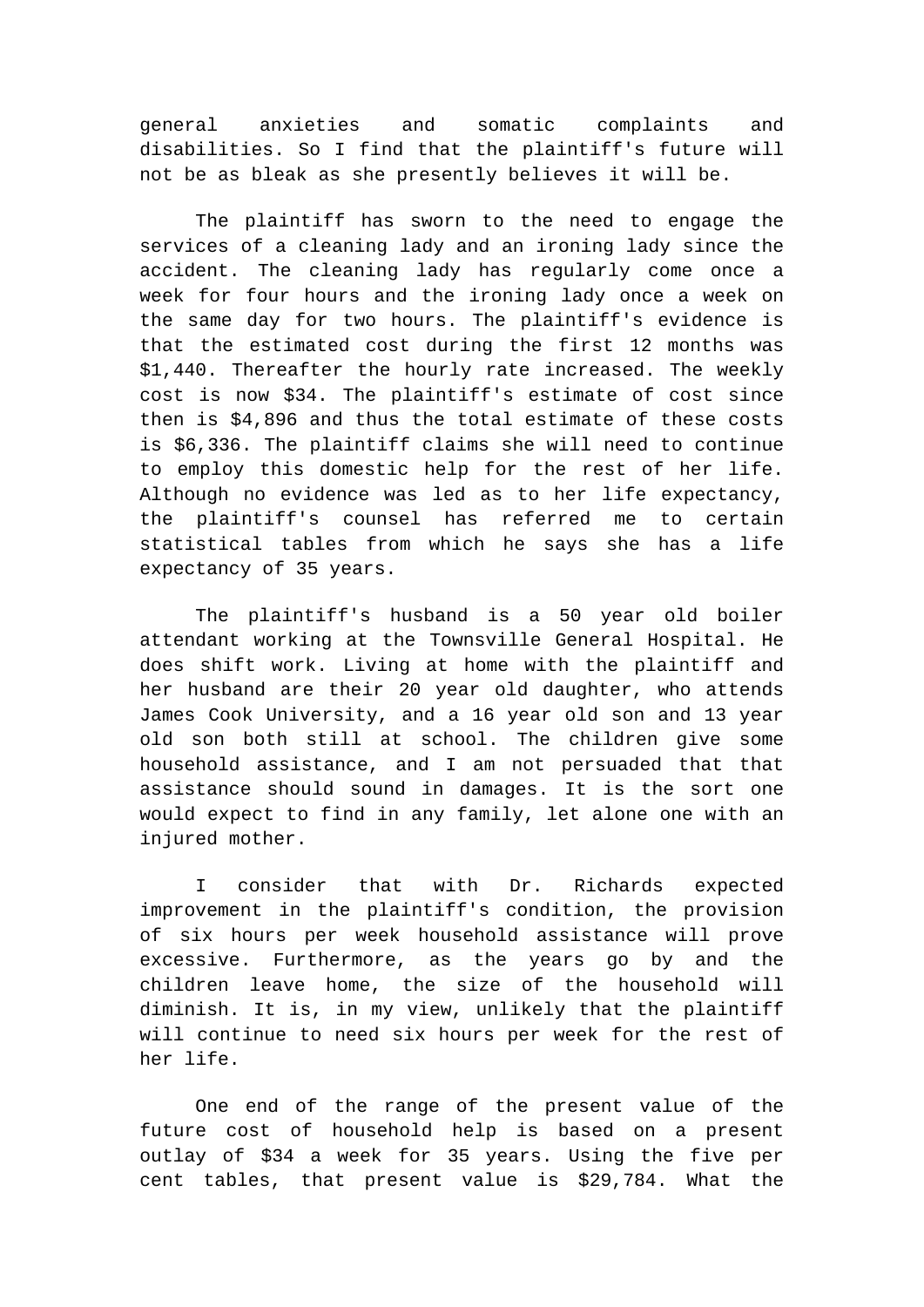other end is, one can only guess at. I must assess a sum which is fair compensation to this plaintiff. I propose to allow under this head \$24,000 for the cost of future household help.

The plaintiff also claims for the cost of variety of pain-killers which she now takes as a result of the accident. The weekly cost is some \$2 and again using the five per cent tables, the present value of that recurring weekly expense for 35 years is \$1,752. I propose to allow \$1,500 on this head.

To return to the component for pain, suffering and loss of amenities, the plaintiff complains that the social life of her and her husband has become more restricted since the accident and is now virtually nonexistent. She claims that she and her husband no longer go out socially because of her continual pain. Because of my views about the plaintiff's credibility, I do not accept this claim in its entirety and I find that with expected improvement in the plaintiff once this litigation is over, her former social life will return, although probably not entirely. I add that there is no complaint of any impairment of the plaintiff's relations with her husband.

I recognise that the component for pain, suffering and loss of amenities both past and future must in this case reflect what this plaintiff has suffered in the past and will suffer in the future. She has had two major operations and two manipulations under general anaesthetic as well as two myelograms. The plaintiff also has two surgical scars. There is a vertical one in her lower back and one on the side of her neck. The latter is visible at close quarters and noticeable for about three inches of its length. It is a fine white line.

I turn now to the plaintiff's claim based on impairment of earning capacity. I find that since coming to Townsville in 1977 and until the March 1981 accident, the plaintiff worked full-time for two Townsville chemists - Green and Rawkins until 1979 and Graham Bourke from 3/9/1979. She was employed at the latter chemist as a shop assistant and her gross weekly wage as at 21/3/81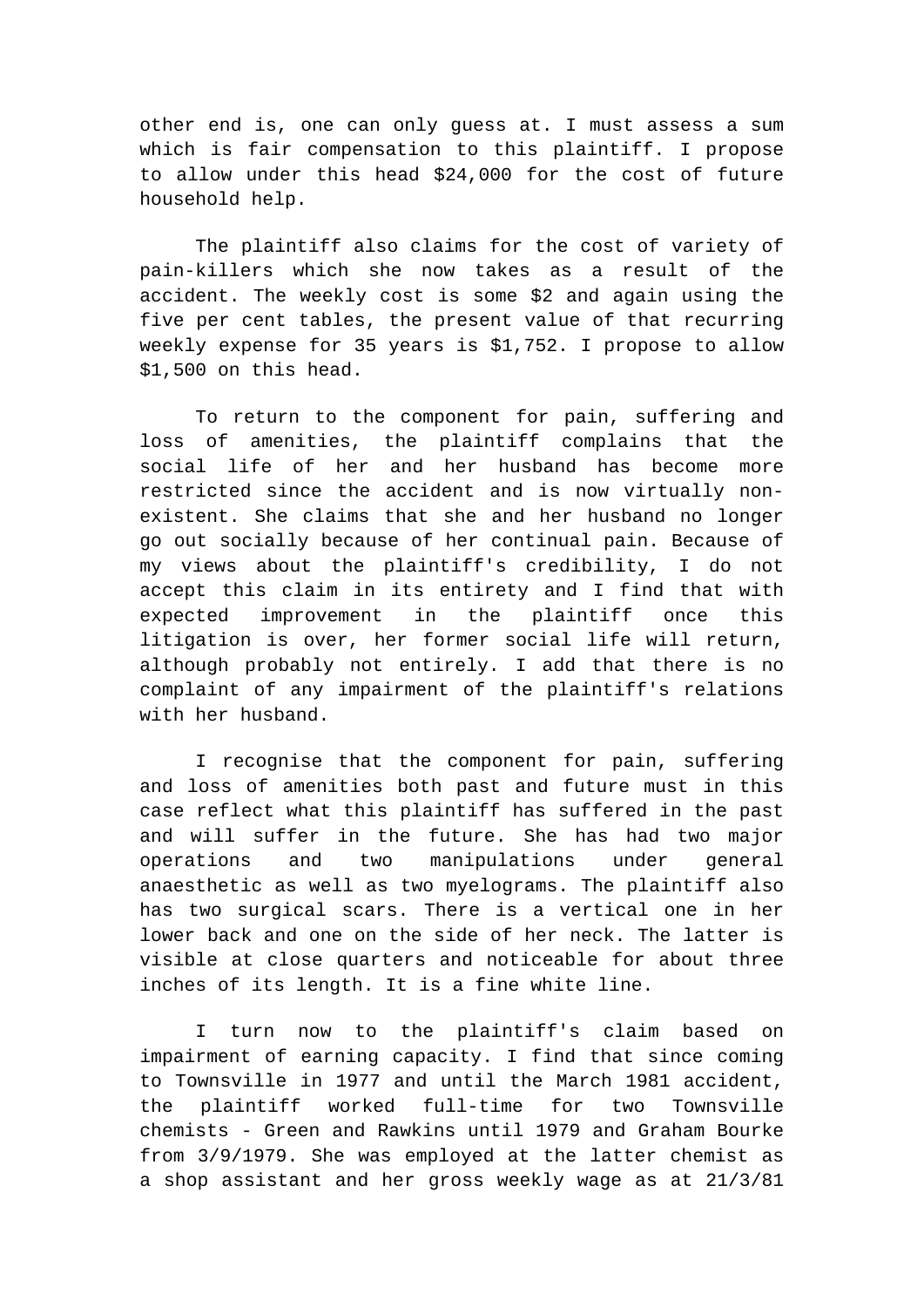was \$214.55, some \$27 above the Award for a shop assistant. Her net wage after tax was \$169.40.

The plaintiff ceased that employment on 9 April 1981. She was paid weekly compensation by the Workers' Compensation Board up to 4 September 1982. The total of such payments was \$10,640.30, and the taxation component in this was \$1,551.56.

The plaintiff did not attempt work again until 3 November 1983 when she commenced work as a shop assistant with Fotographics (N.Q.) Pty. Ltd. She did casual work and was paid \$7.96 per hour. She continued in this work until 28/4/84 when she left. She then had her second operation. She resumed that employment on 30/8/84 and still works there. Her work place is a small booth in a large shopping centre and her usual hours of work are 5 p.m. to 9p.m. Thursdays and 8.30a.m. till 12 noon Saturdays. Her work is sedentary and light. It involves mainly writing orders on taking films for developing. There are sales of small items allied to photography.

In the Christmas period in each of 1983 and 1984, the plaintiff did extra work for the same employer. In the weeks ending 15/12/84 and 22/12/84, she worked on each of six successive days - a total of 27 and a half hours including eight hours on the Thursday. On 27, 28, 29 and 30 December 1984, she worked a total of 11 and three quarter hours. She worked similar hours in 1983. The plaintiff claimed that this extra work caused her to retire to bed as soon as she got home from work each night and Dr. Watson supported the reasonableness of this claim.

The plaintiff's gross earnings from this casual work up to 16 March 1985 amounted to \$3,622.92 - no tax was paid on this.

The plaintiff's counsel put before me an accountant's calculations (Exhibit 16) from which it appears that from 31/3/81 to the date of trial, the plaintiff has lost net, earnings of \$38,586. This figure assumes total unemployment in that period. This calculation is based on the Shop Assistant's Award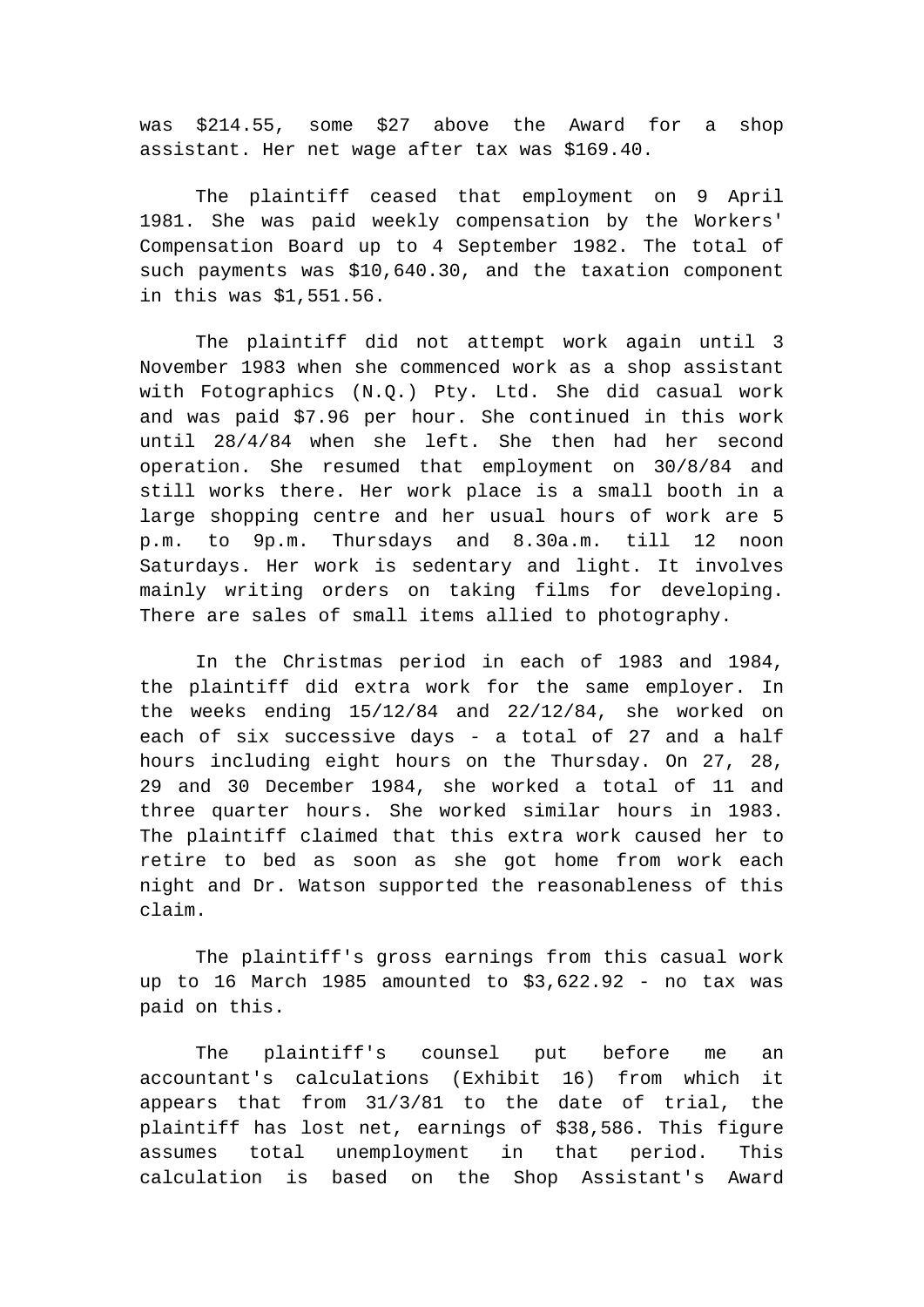applicable during that period. Rather surprisingly, it did not take into account the over-award payment of some \$27 per week made by her employer, Bourke. Thus, had the plaintiff continued with Bourke during that period, her loss would have been greater and I estimate that in those circumstances, the loss would have been about \$42,000.

The \$3,622.92 must be set off against this and in view of the plaintiff's pre-existing cervical condition, some further discount should be made. I would allow \$36,000 for loss due to impairment of earning capacity to the date of trial.

As for the future, I find on the evidence that the plaintiff will never again be able to work full-time as a shop assistant in a pharmacy or elsewhere. Most of her working life has been in pharmacies and the plaintiff does have some undefined skill with cosmetics.

I do not accept her evidence that she will be unable to work longer hours than she does now. I find that in accordance with Dr. Richard's views, there is likely to be improvement in the plaintiff and this will probably reflect in her ability to work. The plaintiff claims that it is pain which presently restricts her. The extent of that improvement can only be guessed at and I don't propose to try to put any figure on it.

Although the plaintiff says that had she not had the accident she intended to work until aged 65, I do not accept this. Her husband will retire at 65. She is 9 years younger than him and the probabilities are that she will stop work when he retires. Thus, for the future, her maximum working life would have been some 14 years.

If she were totally unemployed during that period, her net weekly loss under the Shop Assistant's Award would be about \$210 per week, (See Exhibit 16). The present value of that loss would, on the five per cent tables, be \$110,090.

If an over-award component were included so that the net salary were about \$228 per week, that sum would be \$120,6.12 However, I am satisfied the plaintiff does have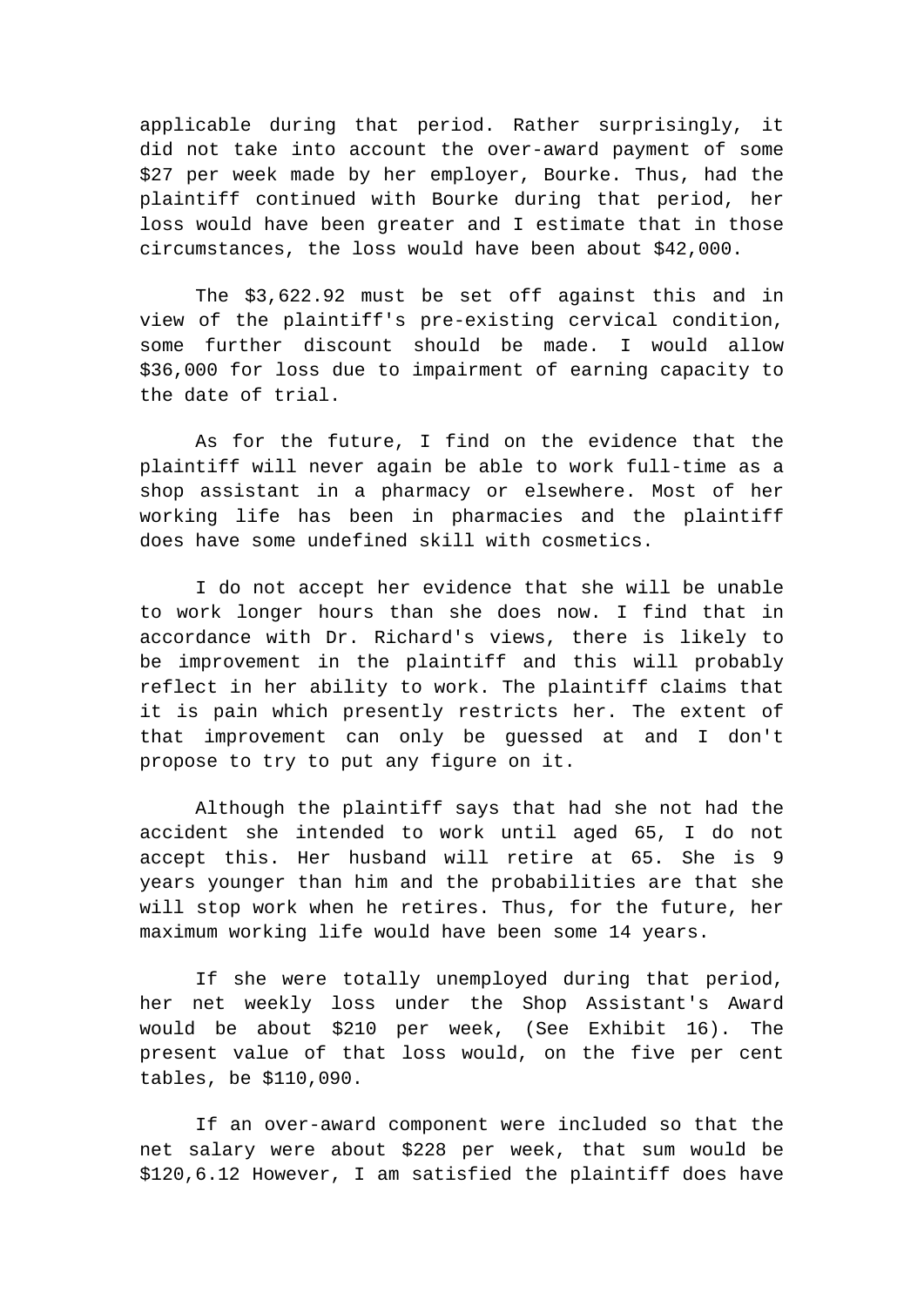a residual earning capacity and that capacity can and probably will be used more than it is at present. It has been said that mathematical calculations in this area of damages give a disarming appearance of accuracy. I have decided that the best approach to the element of future impairment of earning capacity in this case is the broad brush.

I bear in mind the dictum of the High Court in Graham v. Baker (1961) 106 C.L.R. 340 at p. 347 when it stated —

"An injured plaintiff recovers not merely because his earning capacity has been diminished, but because the dimunition of his earning capacity is or may be productive of financial loss."

I also take into account the vicissitudes of this plaintiff's life and I allow \$50,000 for future impairment of earning capacity.

Special damages are agreed in the sum of \$7,537.11. Of this sum \$1,630.46 has been paid by the Workers' Compensation Board and is to be refunded by the plaintiff. The balance, namely, \$5,906.65 has been spent since 4 September 1982. The parties have agreed interest on this sum at \$750. The Workers' Compensation Board has a total claim of \$12,270.76.

In the result, I assess damages as follows:

1. Pain suffering and loss of amenities to\$ 8,000.00 date of trial 2. Future pain, suffering and amenities loss of \$22,000.00 3. Scarring  $\sim$  300.00 4. Impairment of earning capacity to date of \$36,000.00 trial 5. Future impairment of earning capacity \$50,000,00 6. Cost of household assistance (to date of \$ 6,000.00 trial) 7. Future cost of household assistance \$24,000.00 8. Future cost of medication  $$1,500.00$ 9. Special damages  $\frac{1}{2}$  8 7,537.11 10. Pox v. Wood damages  $$1,551.56$ 11. Interest (as agreed)  $\frac{1}{5}$  750.00